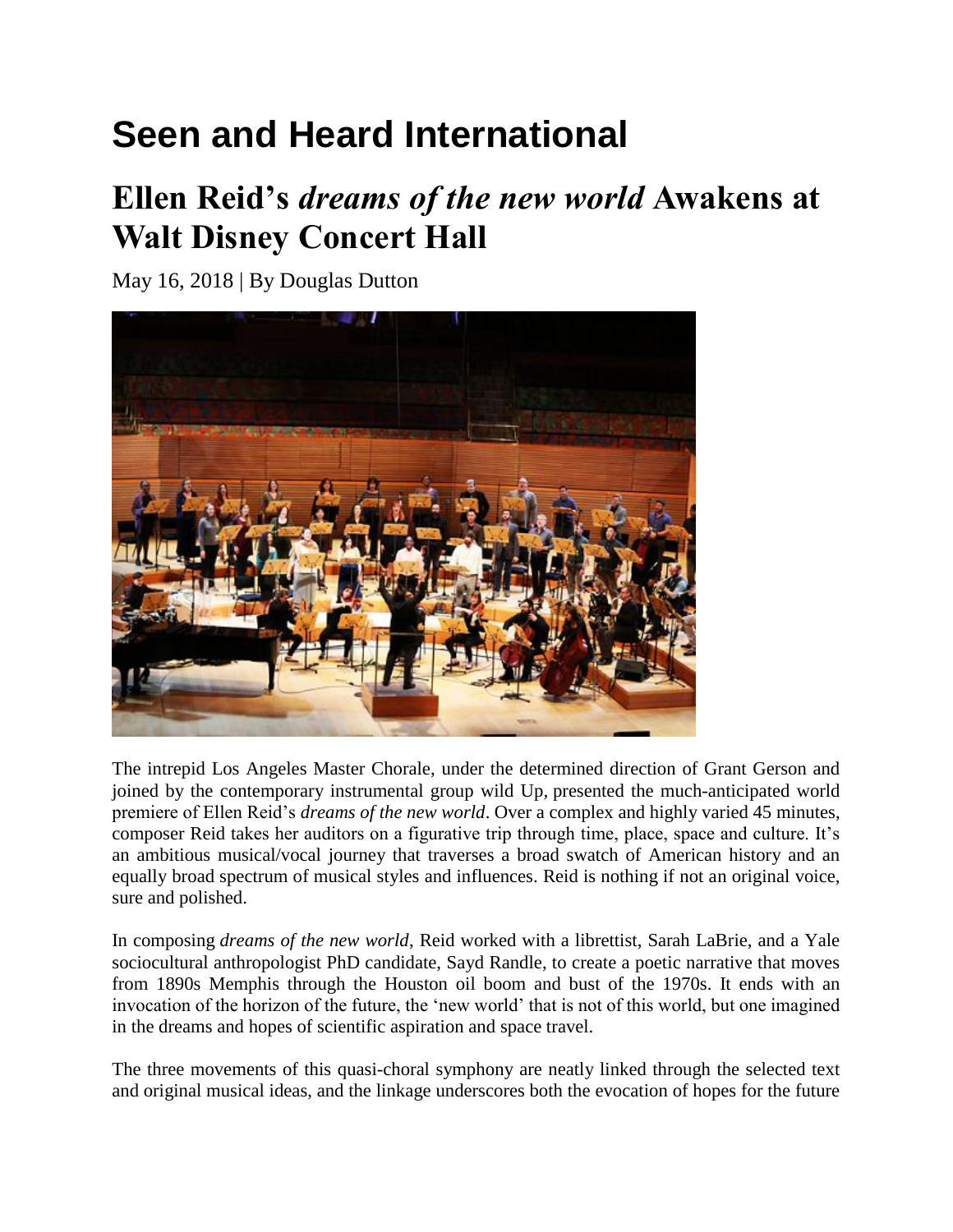and the grim reality of the past. Robert Church is the subject of the first section, 'Memphis 1890/Freedom', which tells the story of a Black man who was a success in life but whose place in history has been largely erased. It was the most defined and narrative-rich portion of the program, with evocations of New Orleans jazz, popular music and a measured, sotto voce spiritual intensity. Part II, 'Houston 1970/Prosperity', contains music that is at times purely industrial, with mechanical bass lines and inhuman harmonies, but the prosperity of the times, and its implied hubris, musically returns listeners to the doleful social legacy of Memphis.

'Los Angeles 2018/Expansion' moves the piece in different directions, both geographically and spiritually, through static harmonies inhabited by ghostly melodic figures. This is the expansion outside our earthly confines into the new West, that of outer space. The music becomes infused with a degree of optimism (ending midcourse with a blisteringly loud and cacophonous crescendo), that gradually diminishes as the score moves further and further away from our worldly confines: through Gale Crater, Hellas Planitia, the outer planets and, eventually, to the theoretical Oort cloud. This is challenging music that demonstrates strength in its construction, variegated textures and exquisite melodies, by a composer with a firm and steady compositional understanding, impeccable ear and keen sense of sonic direction. Let there be more, much more, on the way.

The Master Chorale concluded the concert with a mixed-ensemble version of Terry Riley's bestknown composition, *In C.* To be sure, all versions of Terry Riley's *In C* are mixed: the minimal guidelines are actually part of the aesthetic that gave birth to *In C* and similar pieces of the period. The composer's instructions on performing do not define the number of players or music making vehicles (from voice to instrument). When first introduced in 1964, it was something of a happening, and while few things are staler than yesteryear's happenings, Gerson, his chorus and the players from wild Up delivered a true-to-message version of the classic.

One of the guiding principles of *In C* is found in its laissez-faire attitude towards the audience. It's the fourth time I've either heard or performed this classic: first time, 1969, in a smoky, cannabisinfected park near UCSB; then in a car trip with three other musicians on a six-hour drive up the California coast to Berkeley; third, at a party for my daughter's graduating class at Oberlin College. Performance times ranged from 30 minutes to something over four hours. This should provide some context.

If there's a unifying theme to my experiences of *In C,* it's the innocence, lack of technical difficulty or sophistication and general attitude of joy and exuberance. And 36 hours after this latest performance, here's what I remember: the beating hearts of the marimba and xylophone, the evident fun had by all of the singers, especially as they marched up and down aisles and through the seated audience, three women leaning precipitously over the railings in the upper balcony, a fantastic crescendo ten or so minutes into the hour-long performance, the trombone vacillating slowly from an insistent F to a receptive G, a violinist stopping for a long minute to rest her weary left arm, three members of the Master Chorale surrounding an otherwise occupied brass player, a red-haired, green-clad female *mezzo* in constant motion even when sitting, 'bup-bup-bup-bug' from a pod of male singers and, finally, audience members straddling the line between those engaged in concentrated listening and those who took up reading the concert program, including the real estate ads in the back pages.